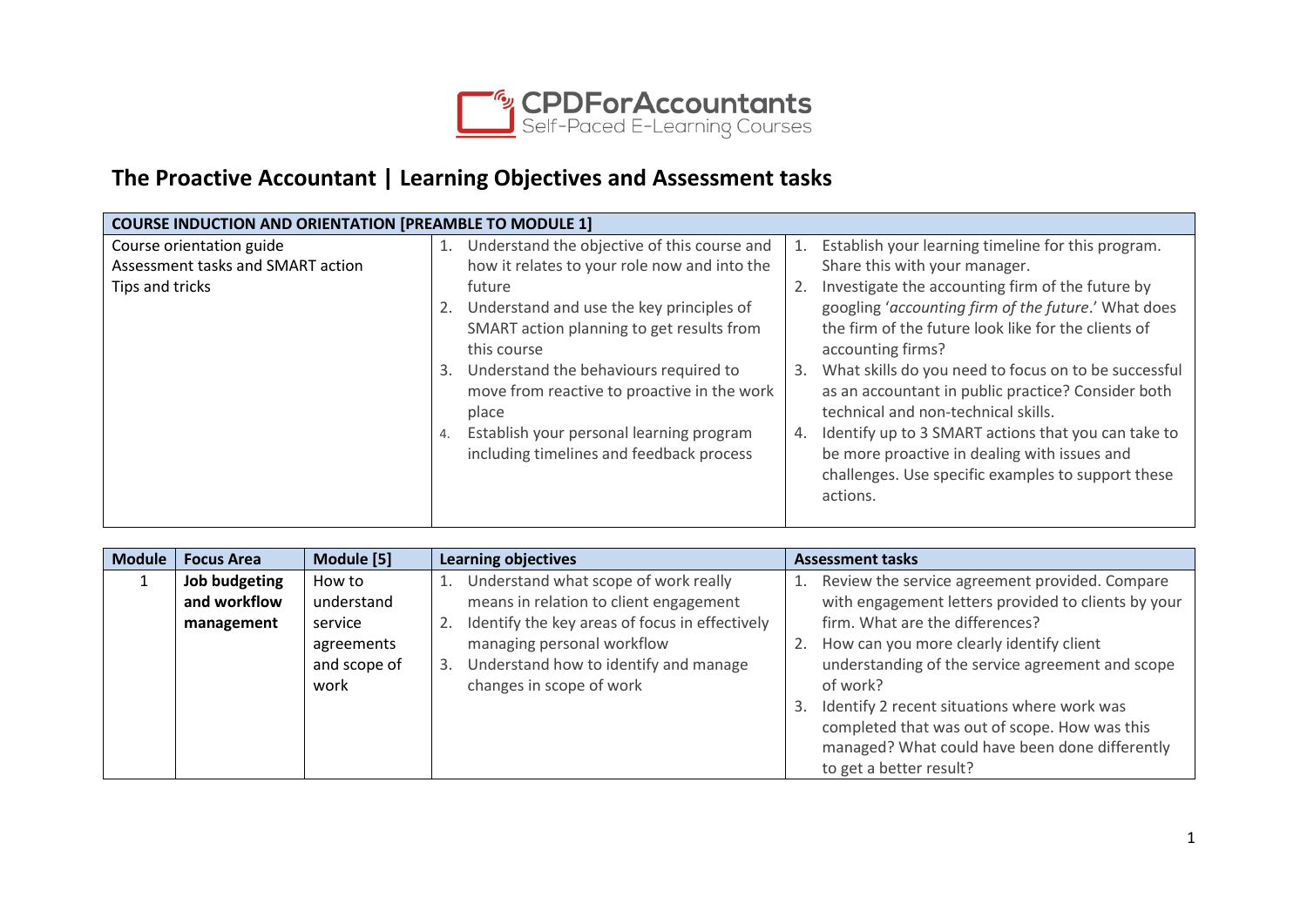

|                |                                                     |                                                                                                                                                                                                                                                                                                                            | Identify up to 3 SMART actions that you can take in<br>4.<br>relation to your learnings from this module.                                                                                                                                                                                                                                                                                                                                                                                                                                                                                                                                             |
|----------------|-----------------------------------------------------|----------------------------------------------------------------------------------------------------------------------------------------------------------------------------------------------------------------------------------------------------------------------------------------------------------------------------|-------------------------------------------------------------------------------------------------------------------------------------------------------------------------------------------------------------------------------------------------------------------------------------------------------------------------------------------------------------------------------------------------------------------------------------------------------------------------------------------------------------------------------------------------------------------------------------------------------------------------------------------------------|
| $\overline{2}$ | Develop and<br>implement<br>your job<br>budgets [6] | Understand the key steps in effectively<br>1.<br>managing job turnaround and deadlines<br>2. Outline the key steps required to manage<br>job time cost budgets<br>Identify the key actions to take if workflow<br>3.<br>gets out of control                                                                                | Explore your firm's approach to job turnaround and<br>1.<br>deadlines. How does this influence the way that you<br>start and complete jobs?<br>What could you do differently to better manage the<br>2.<br>time cost budget associated with the jobs you<br>complete?<br>Develop a checklist to monitor the key steps in<br>3.<br>delivering jobs on time, within budget<br>Identify up to 3 SMART actions that you can take in<br>4.<br>relation to your learnings from this module.                                                                                                                                                                 |
| 3              | Principles of<br>effective WIP<br>management        | 1. Understand the importance of effective WIP<br>management in taking control of job<br>budgets and turnaround time<br>Understand the key factors contributing to<br>2.<br>WIP issues and identify the solutions to<br>these issues<br>Explore your personal challenges with WIP<br>3.<br>management and develop solutions | 1. Document your firm's approach to WIP<br>management. How many WIP days does your firm<br>have at the present time? How does this compare<br>with industry benchmarks?<br>Identify one recent job you completed where there<br>2.<br>was a significant write-off. What were the causes of<br>this write-off? What could you have done<br>differently?<br>Develop your personal 3 step process to effectively<br>3.<br>managing WIP. This process should incorporate a<br>review of scope of work, fee for service and time<br>cost budget.<br>4. Identify up to 3 SMART actions that you can take in<br>relation to your learnings from this module. |
| 4              | Key workflow<br>issues and                          | Understand your firm's approach to<br>1.<br>workflow management including reporting                                                                                                                                                                                                                                        | Through personal observation and feedback from<br>1.<br>colleagues, identify the 3 top workflow bottlenecks                                                                                                                                                                                                                                                                                                                                                                                                                                                                                                                                           |
|                | solutions                                           | and review                                                                                                                                                                                                                                                                                                                 | in your firm or your team. What are the reasons for                                                                                                                                                                                                                                                                                                                                                                                                                                                                                                                                                                                                   |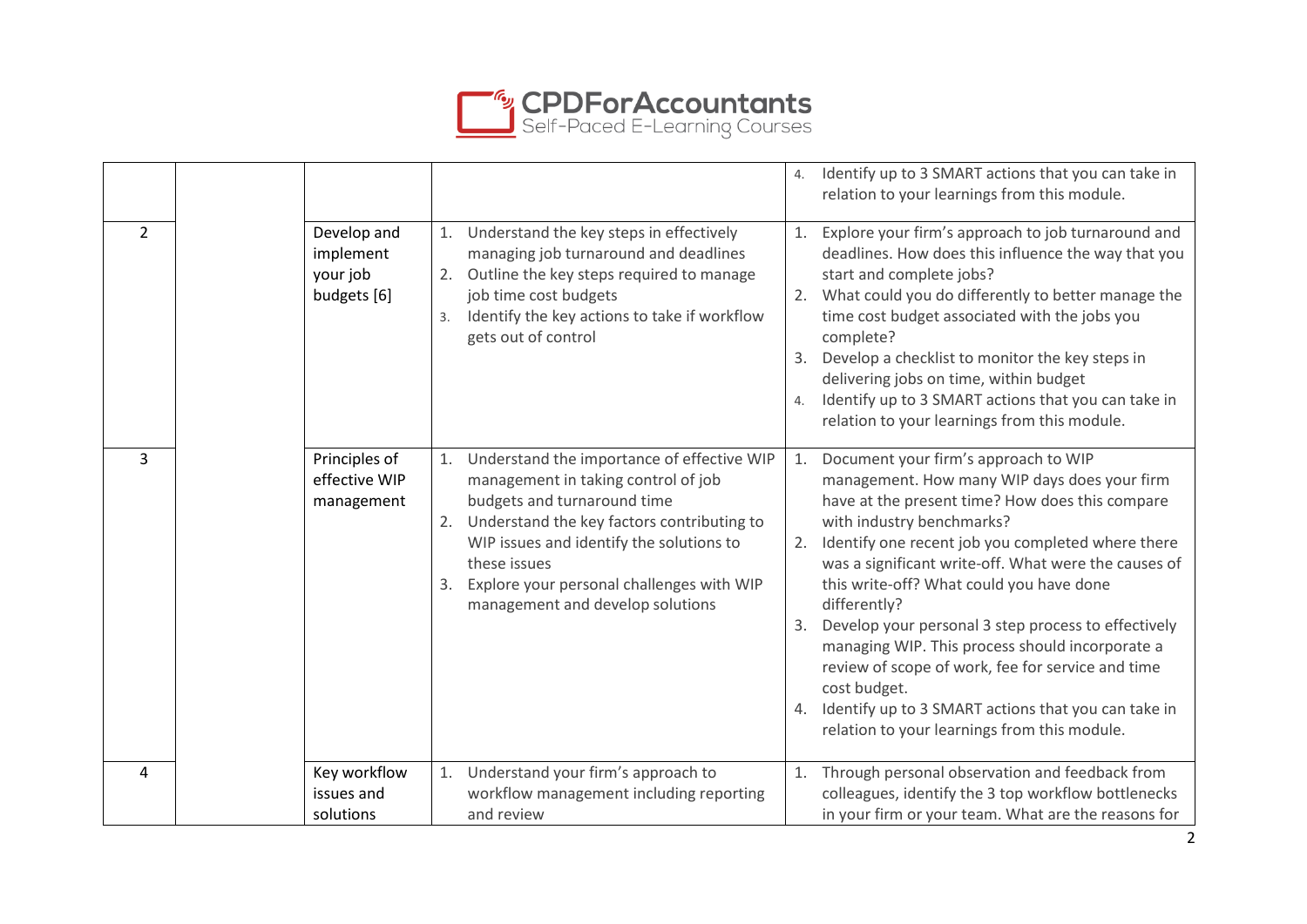

|   |                                                            |                                                             | 2. Understand the key bottlenecks and<br>constraints affecting throughput of<br>compliance and advisory work<br>Explore your personal challenges in relation<br>3.<br>to workflow management and develop<br>solutions                                                                                                                       | these bottlenecks? Have any solutions been<br>identified? What would you do?<br>Identify key strategies that you could use to be<br>2.<br>more proactive in following up clients for<br>information required to complete jobs.<br>Identify key strategies that you could use to be<br>3.<br>more proactive in following up your manager for<br>information required to complete jobs.<br>Identify up to 3 SMART actions that you can take in<br>4.<br>relation to your learnings from this module.   |
|---|------------------------------------------------------------|-------------------------------------------------------------|---------------------------------------------------------------------------------------------------------------------------------------------------------------------------------------------------------------------------------------------------------------------------------------------------------------------------------------------|------------------------------------------------------------------------------------------------------------------------------------------------------------------------------------------------------------------------------------------------------------------------------------------------------------------------------------------------------------------------------------------------------------------------------------------------------------------------------------------------------|
| 5 | <b>Client</b><br><b>Engagement</b><br>and<br>Communication | Develop your<br>personal client<br>service charter<br>$[7]$ | Understand the principles of client service<br>excellence in accounting firms<br>2. Identify the firm's expectations of you in<br>relation to client relationship management<br>Outline key actions that you can take in your<br>3.<br>role as a young accountant to engage with<br>clients                                                 | Review the firm's approach to client service.<br>1.<br>Identify the aspects of the firm's approach that you<br>would regard as 'beyond' good service.<br>2. Identify the key touch points between you and<br>clients during the completion of work. What is<br>working well? What could be improved?<br>Looking forward, what skills do you need to develop<br>3.<br>to engage better with clients?<br>Identify at least 3 SMART actions you will<br>4.<br>implement as a results of your learnings. |
| 6 |                                                            | Keys to<br>effective<br>communication<br>with clients       | Understand the importance and value of<br>1.<br>different types of written and verbal<br>communication with clients.<br>2. Explore your current communication with<br>clients and develop strategies to enhance<br>this level of engagement<br>Identify coaching and training needs in<br>3.<br>relation to your communication with clients | Identify the types of written and verbal<br>1.<br>communication you have with clients. What's<br>working well? What could be improved?<br>Consider the situations in which communication<br>2.<br>with clients should be (a) more formal and (b) more<br>informal. How comfortable do you feel in each<br>situation? What could you do to improve the<br>effectiveness of your communication?                                                                                                        |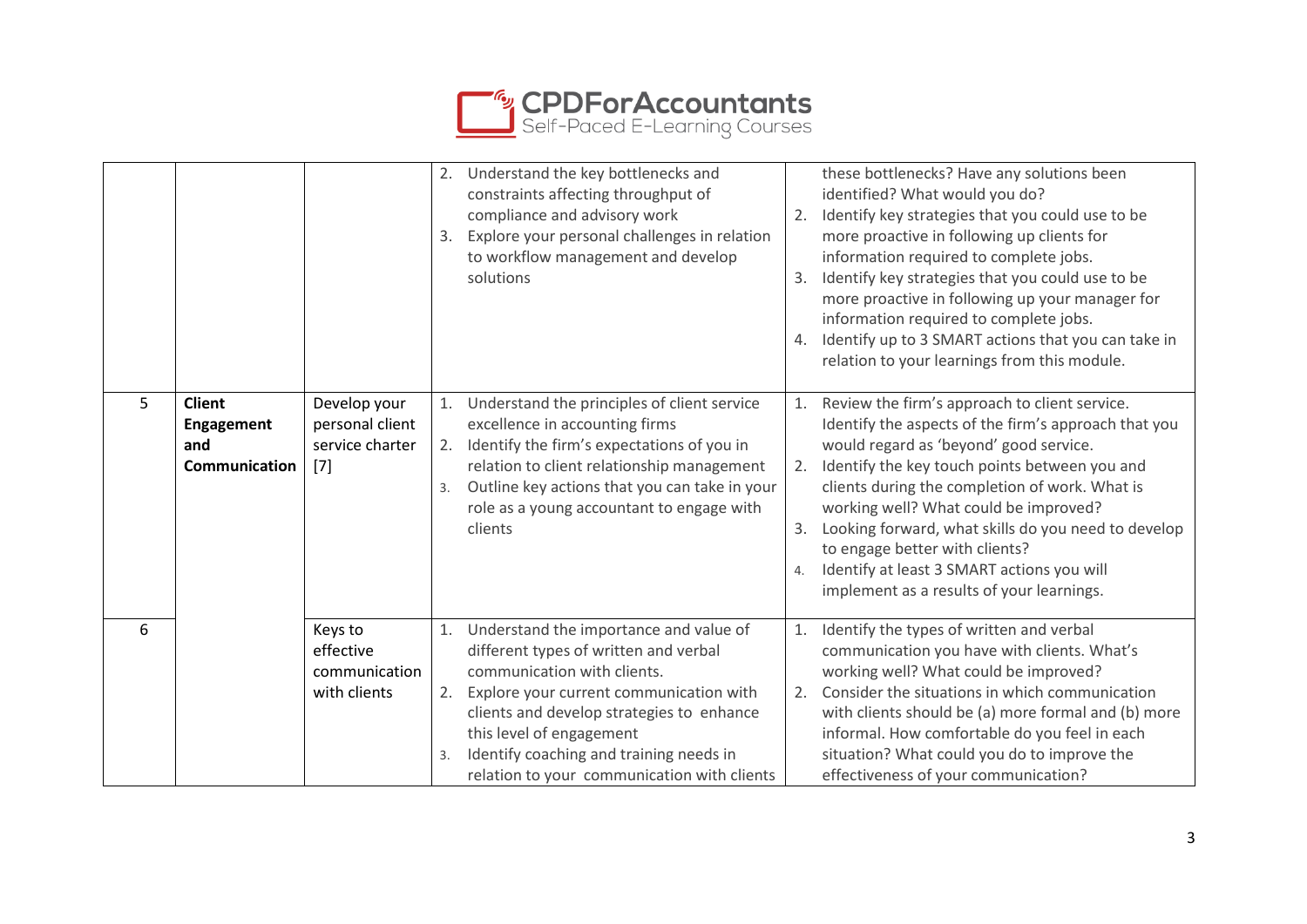

|                |                                                                         |                                                                                                                                                                                                                                                                                      | 3. What support (training, coaching, scripts etc) do you<br>need to improve your written and verbal<br>communication style?<br>4. Identify at least 3 SMART actions you will<br>implement as a results of your learnings.                                                                                                                                                                                                                                                                                                                                                                            |
|----------------|-------------------------------------------------------------------------|--------------------------------------------------------------------------------------------------------------------------------------------------------------------------------------------------------------------------------------------------------------------------------------|------------------------------------------------------------------------------------------------------------------------------------------------------------------------------------------------------------------------------------------------------------------------------------------------------------------------------------------------------------------------------------------------------------------------------------------------------------------------------------------------------------------------------------------------------------------------------------------------------|
| $\overline{7}$ | Use active<br>listening to<br>understand<br>client needs                | Understand the difference between what<br>1.<br>clients need and what they really want<br>Identify the questions you can ask yourself,<br>2.<br>your manager and your clients to better<br>understand their needs and wants                                                          | 1. As a young accountant, what can you do to help the<br>firm manage client expectations in relation to<br>engagement, communication and proactivity?<br>Develop a simple personal checklist to help you<br>2.<br>better understand your client needs. Refer back to<br>Module 4 if required (how to better understand<br>clients, services and value).<br>Using the active listening questions and guidelines<br>provided, develop a simple script to better<br>understand what clients are thinking.<br>4. Identify at least 3 SMART actions you will<br>implement as a results of your learnings. |
| 8              | Beyond the<br>numbers-from<br>historical<br>analysis to<br>future focus | Understand what 'future focus' means in<br>1.<br>reviewing client financial data.<br>Identify core accounting and advisory<br>2.<br>services that focus on the future<br>Identify the questions you can ask to better<br>3.<br>understand client issues and needs into the<br>future | Explore the tools that the firm has available to look<br>1.<br>'into the future.' How are these tools currently used<br>with clients to help them see into the future?<br>Compile your personal list of KPIs to review in<br>relation to business client financial trends. Consider<br>how these KPIs may vary with different client types.<br>Develop a simple financial forecast for a business<br>3.<br>client based on the historical data you have<br>available. (You will need to decide which data is<br>relevant). Discuss with your manager.                                                |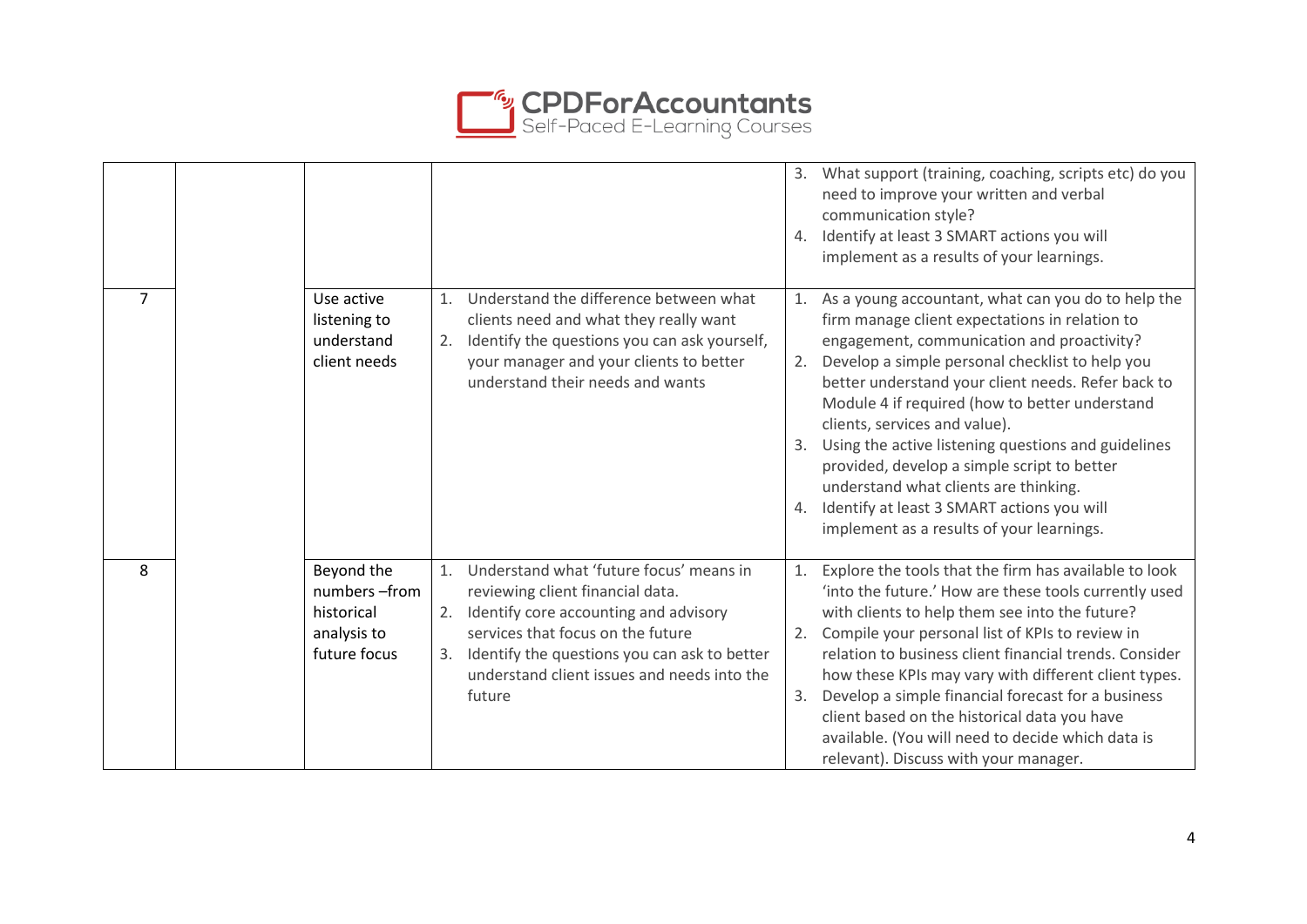

|    |                                          |                                                                 |                                                                                                                                                                                                                                                                                                                                |                              | 4. Identify 3 SMART actions that you can take to have<br>a stronger 'future focus' when working with client<br>financial data.                                                                                                                                                                                                                                                                                                                                                                                                                                                                                                                     |
|----|------------------------------------------|-----------------------------------------------------------------|--------------------------------------------------------------------------------------------------------------------------------------------------------------------------------------------------------------------------------------------------------------------------------------------------------------------------------|------------------------------|----------------------------------------------------------------------------------------------------------------------------------------------------------------------------------------------------------------------------------------------------------------------------------------------------------------------------------------------------------------------------------------------------------------------------------------------------------------------------------------------------------------------------------------------------------------------------------------------------------------------------------------------------|
| 9  | <b>Team</b><br>engagement<br>and support | What<br>collaboration<br>and team<br>engagement is<br>all about | 1.<br>Identify key steps to engage collaboratively<br>with business colleagues on a day to day<br>basis<br>Review and confirm engagement and<br>2.<br>communication strategies with your<br>manager<br>Identify and address personal roadblocks to<br>3.<br>effective engagement with colleagues                               | 2.<br>3.<br>$\overline{4}$ . | 1. Describe at least 5 ways that you collaborate with<br>the people around you on a day to day basis. How<br>effective is this collaboration? What could be<br>improved?<br>Investigate the collaborative tools available to you<br>and the people with whom you work. Identify 3<br>ways to improve the effectiveness of these tools.<br>Consider the collaborative relationship you have<br>with your manager. On the basis of the suggestions<br>from this presentation, what can you do to improve<br>the level of communication and collaboration?<br>Identify at least 3 SMART actions you will<br>implement as a results of your learnings. |
| 10 |                                          | How to work<br>effectively with<br>administrative<br>staff      | 1.<br>Review your working relationship with<br>colleagues within the administrative team.<br>Explore the challenges that administrative<br>2.<br>teams face within a professional service<br>environment<br>Put in place a formal process for improving<br>3.<br>client service with the support of the<br>administrative team | 1.<br>3.                     | Make a list of the key tasks that the administrative<br>team performs to support the work that you do for<br>clients. Are there any other tasks that could be<br>delegated to the administrative team?<br>2. Have an informal meeting with a senior member of<br>the administrative team and ask for their feedback<br>on their relationship with the accounting team.<br>What's working well? What could be improved?<br>Identify 3 tasks that you currently do that could be<br>effectively managed by administrative staff. What<br>are the roadblocks to delegating this work? How can<br>these roadblocks be overcome?                        |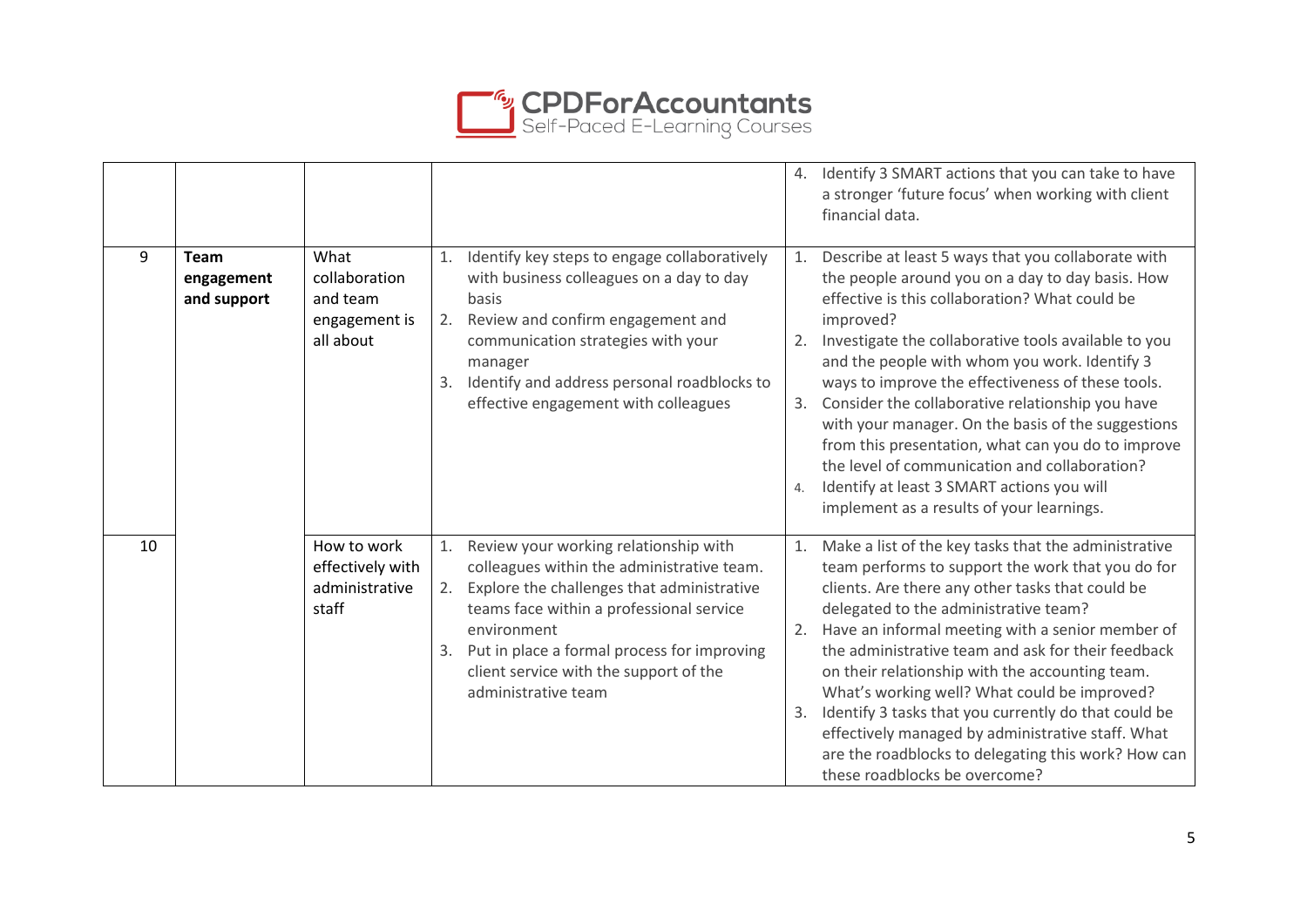

|    |                                                                 |                                                                                                                                                                                                       |    | 4. Identify at least 3 SMART actions you will<br>implement as a results of your learnings.                                                                                                                                                                                                                                                                                                                                                                                                                                                                                                                                                                         |
|----|-----------------------------------------------------------------|-------------------------------------------------------------------------------------------------------------------------------------------------------------------------------------------------------|----|--------------------------------------------------------------------------------------------------------------------------------------------------------------------------------------------------------------------------------------------------------------------------------------------------------------------------------------------------------------------------------------------------------------------------------------------------------------------------------------------------------------------------------------------------------------------------------------------------------------------------------------------------------------------|
| 11 | Keys to<br>managing the<br>relationship<br>with your<br>manager | Understand the key factors influencing the<br>1.<br>relationship that you have with your<br>manager<br>Explore the actions that you can take to<br>2.<br>improve communication with your manager      | 4. | 1. Document the key performance areas that you and<br>your manager focus on at the present time. What's<br>going well? What could be improved?<br>2. Have an informal meeting with your manager and<br>ask for their feedback on the level of<br>communication with you. What is working well?<br>What could be improved?<br>3. Develop a simple process for proactively managing<br>the expectations of your manager. Document and<br>share with your manager.<br>Identify at least 3 SMART actions you will<br>implement as a results of your learnings.                                                                                                         |
| 12 | Keys to<br>effective team<br>meetings and<br>projects           | Explore the key steps for effective meetings<br>1.<br>with staff and clients<br>Identify the key steps required to effectively<br>manage projects<br>Develop your own project management<br>checklist | 1. | Identify one regular meeting that you are involved<br>in that could be improved. Develop a list of<br>recommendations and share them with the<br>facilitator of this meeting.<br>2. Identify at least 3 jobs or projects that you are<br>involved in that would extend beyond 4 weeks in<br>duration. How do you plan the execution of these<br>projects? What could be improved?<br>3. Identify a recent situation where you were unable<br>to complete a project within the allocated<br>timeframe. What were the issues? What could you<br>have done differently?<br>4. Identify at least 3 SMART actions you will<br>implement as a results of your learnings. |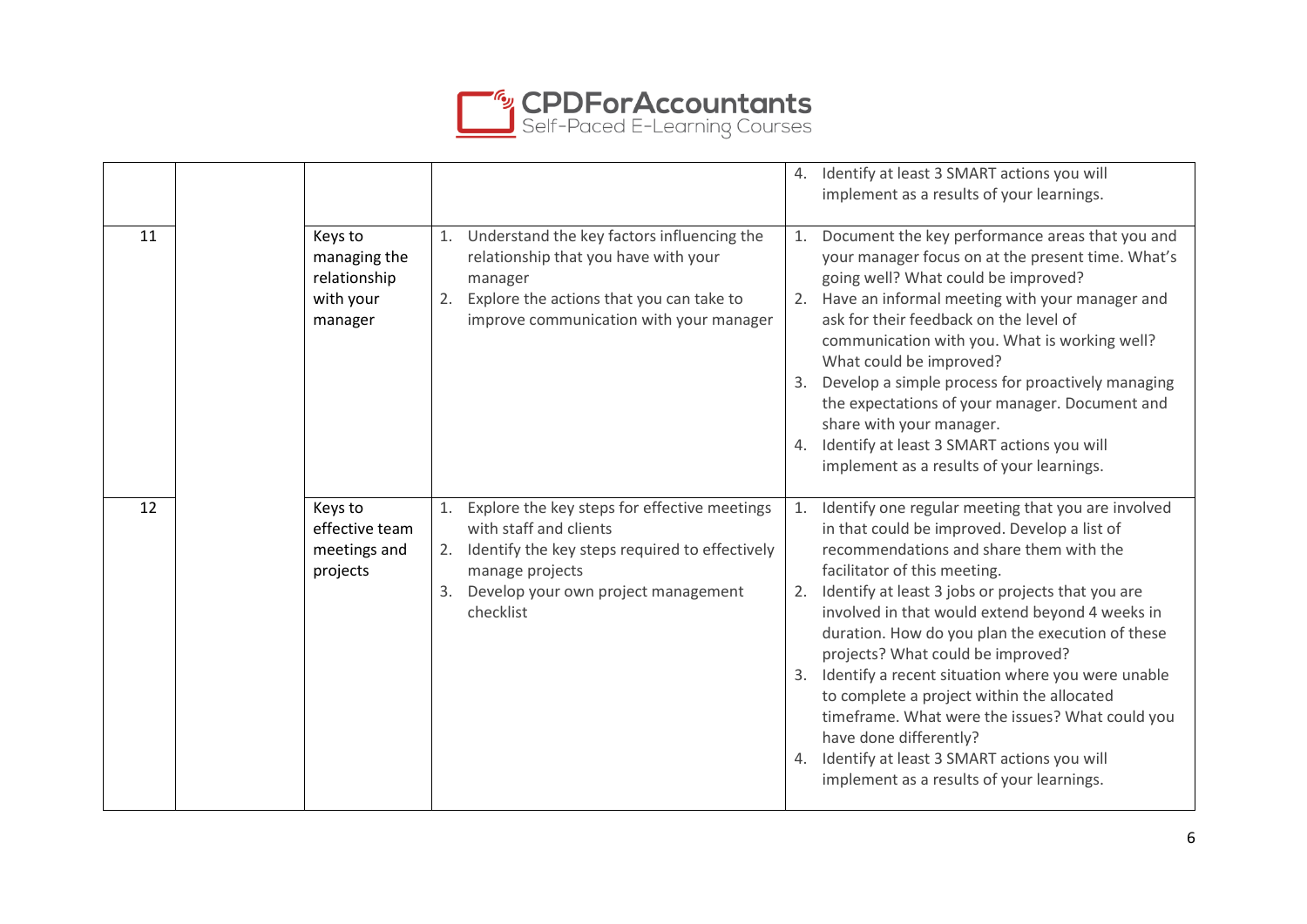

| 13 | Productivity<br>and<br>Professional | How to be<br>really<br>productive (it's                            |          | Explore what 'productivity' really means in a<br>professional service environment.<br>Review the firm's expectations of you in                                               | 1.                     | Identify your current productivity level based on the<br>firm's measurement criteria. How does this<br>compare with the firm's expectations? What could                                                                                                                                                                                                                                                                                                                                                                                                     |
|----|-------------------------------------|--------------------------------------------------------------------|----------|------------------------------------------------------------------------------------------------------------------------------------------------------------------------------|------------------------|-------------------------------------------------------------------------------------------------------------------------------------------------------------------------------------------------------------------------------------------------------------------------------------------------------------------------------------------------------------------------------------------------------------------------------------------------------------------------------------------------------------------------------------------------------------|
|    | <b>Development</b>                  | not just about<br>chargeable<br>work)                              | 3.       | relation to productivity.<br>Identify key steps that you can take to<br>improve your productivity as a young<br>accountant                                                   | 2.<br>4.               | you do to improve your productivity results?<br>Identify at least 3 actions you could take to be more<br>efficient in completing jobs and tasks (doing the<br>same thing quicker without affecting quality of<br>work, or delegating to others more capable of<br>completing the task efficiently)<br>3. What actions can you take in terms of planning and<br>reflection to improve your personal productivity<br>and performance? How much time should you set<br>aside for these actions on a daily basis?<br>Identify at least 3 SMART actions you will |
| 14 |                                     | Keys to getting<br>things done in                                  | 1.       | Understand the key principles of effective<br>time management in a professional service                                                                                      | 1.                     | implement as a results of your learnings.<br>Identify the key types of interruptions you<br>experience in day to day work. Estimate the time                                                                                                                                                                                                                                                                                                                                                                                                                |
|    |                                     | a timely and<br>effective way                                      | 2.<br>3. | environment.<br>Put in place steps to take control of your<br>work environment<br>Identify your personal time management<br>challenges and develop potential solutions       | 2.<br>$\overline{4}$ . | lost as a result of these interruptions.<br>Develop strategies to take more control of your<br>work environment to reduce interruptions.<br>Develop a weekly planner to better organise your<br>time and tasks.<br>Identify at least 3 SMART actions you will<br>implement as a results of your learnings.                                                                                                                                                                                                                                                  |
| 15 |                                     | Develop your<br><b>SMART</b> action<br>list for personal<br>growth | 2.       | Understand the key principles of effective<br>personal goal setting<br>Put in place a personal action plan based on<br>your learnings and SMART actions from this<br>program | 1.<br>2.               | Ensure that your consolidated SMART action list is<br>up to date. Check priorities, responsibilities and<br>deadlines. Share with your manager<br>Identify which SMART actions will require firm<br>support or approval to proceed e.g. changes to                                                                                                                                                                                                                                                                                                          |